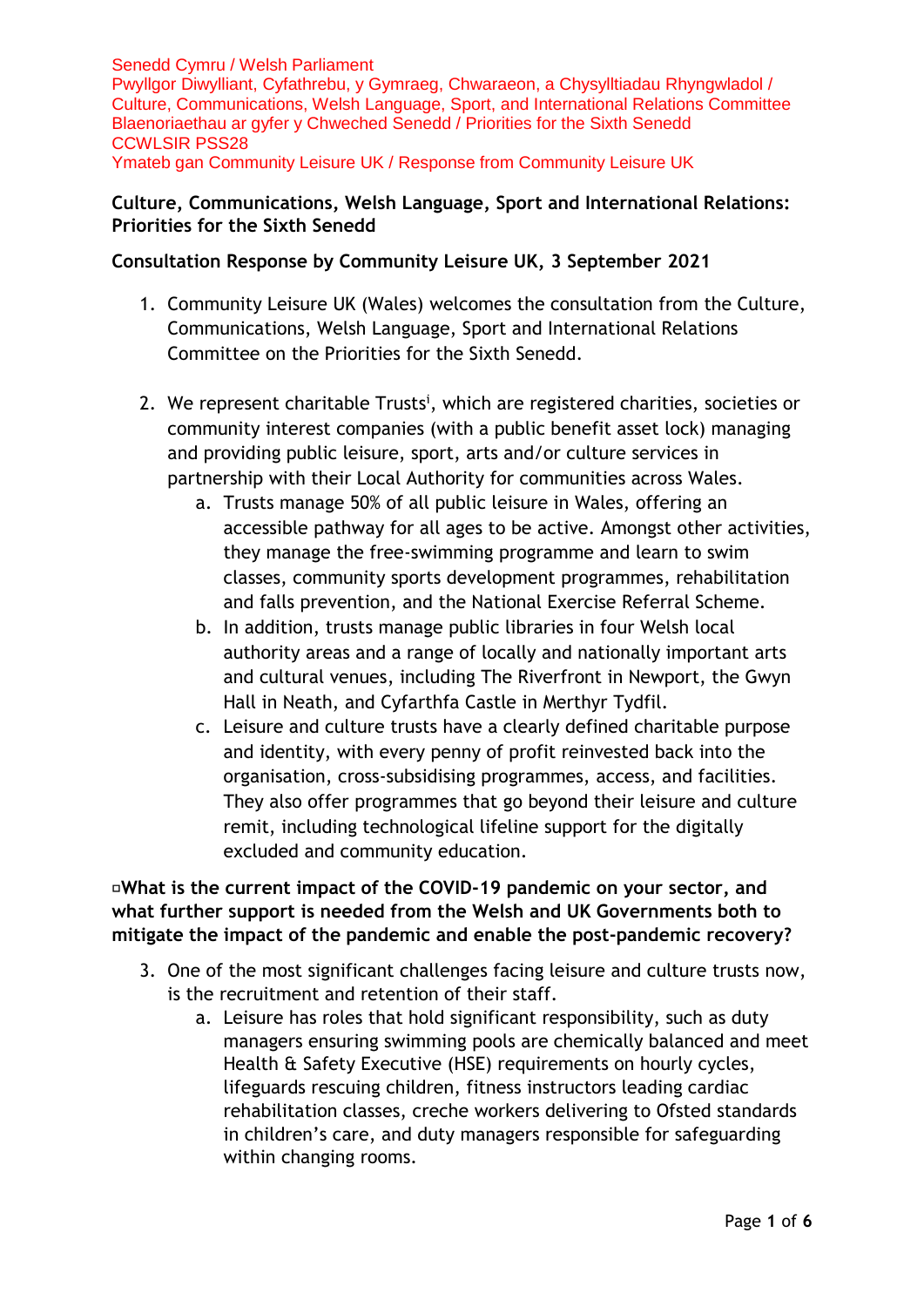- b. In the culture sector, many positions require specific technical expertise and training, such as librarians and technicians in theatres.
- c. Yet the Covid-19 pandemic is causing significant challenges with retaining staff, with most staff having been furloughed and while offwork, have found other employment that come with less responsibility and higher pay, and/or their priorities have changed, leading to the decision not to return to work.
- d. Considering the skills and training required in most public leisure and culture jobs, losing staff significantly impacts on their day-to-day operations and their ability to re-open (and recover) fully.
- 4. In addition, the Covid-19 pandemic has made a significant financial impact on leisure and culture trusts, as it has on so many businesses.
	- a. During the first year of the pandemic (March 2020 January 2021), Welsh leisure and culture trusts, on average, lost 42% of their unrestricted reserve levelsii.
	- b. However, Welsh leisure and culture trusts have received generous support from Welsh Government. Most notably through the Hardship Fund available to them through their Local Authority partners as well as the Culture Recovery Fund and the pandemic funding provided through Sport Wales and the Arts Council of Wales. They also feel supported by their Local Authority partner, having received letters of support as well as advanced payments of their management fees.
- 5. Their ability to recover following the removal of most Covid-19 restrictions on 7<sup>th</sup> August 2021 is further hindered by confidence levels of the public to return and the continued reasonable measures that leisure and culture trusts are keeping in place to protect their staff and customers.
	- a. This is particularly noticeable in the theatre and live events sector. There is considerable confusion as to the status of mask wearing obligations, for example, and there are significant inconsistencies in approaches between events deemed to take place in hospitality venues and those in the far more sedate settings of theatres.
	- b. Different approaches not only impact the confidence levels of the public to return, but it also makes planning more difficult for businesses as they are unsure what is the "right" approach. Anecdotal evidence of packed gigs in hospitality venues over the last few weeks, for example, suggest no mask wearing, no requirements for negative LFT and remarkably no contact tracing details being collected despite Welsh Government's request for reasonable measures to be in place by all operators.
	- c. In addition, the theatre and live events sector are different from other sectors in that events are planned months in advance and require considerable marketing efforts to ensure their viability. The re-opening in August, therefore, does not trigger a return to 'normal' trading for theatres and other cultural venues.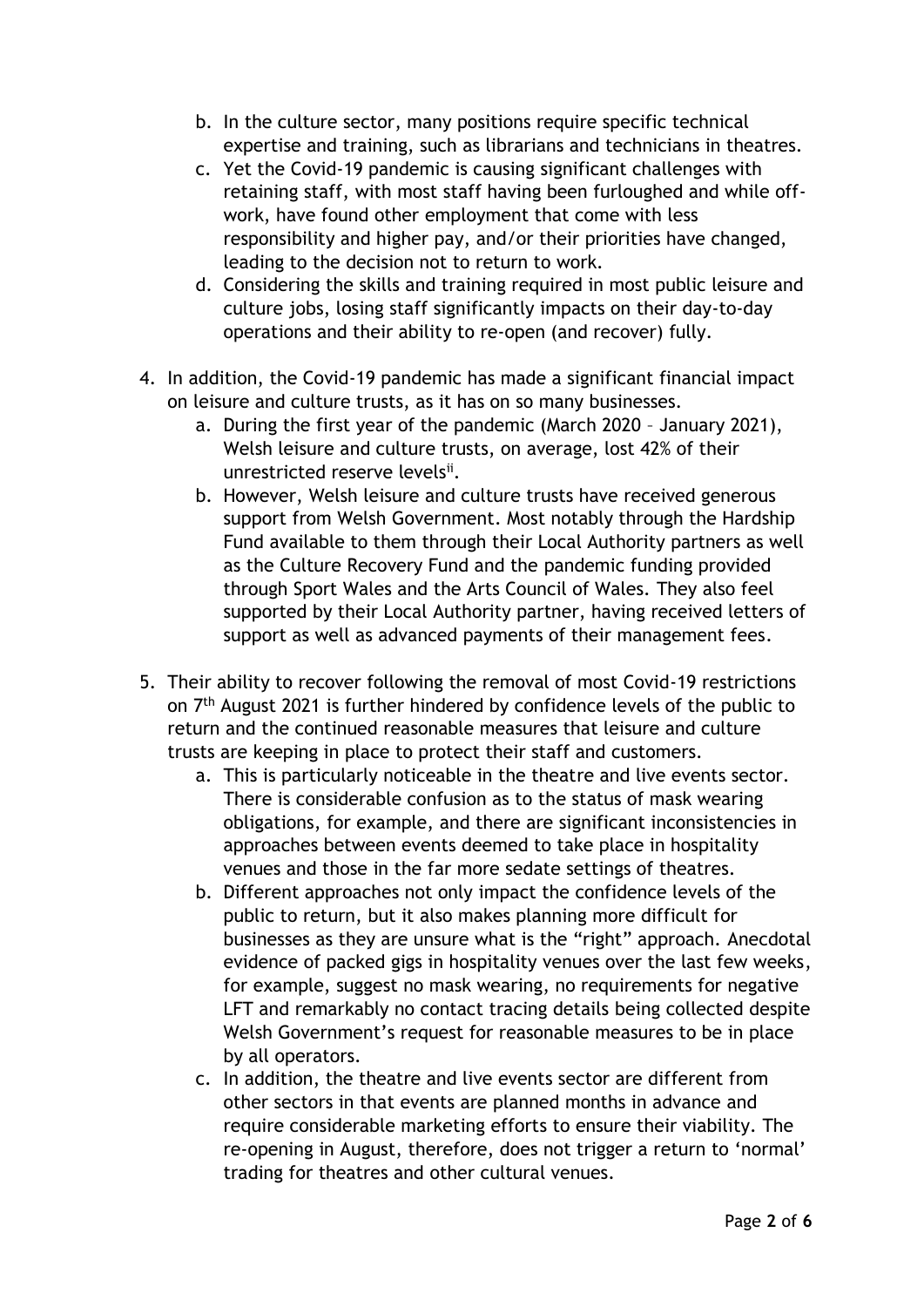- d. Similar concerns are also in place for our public leisure centres and programmes. Substantial changes to their operating procedures during lockdowns and previous levels of restrictions, coupled with changing customer habits mean that many have seen depressed demand in recent months.
- e. Public leisure facilities will also continue to have restricted capacities that are unavoidable due to the need to control bottleneck areas such as changing rooms, and the cash impact of additional cleaning and ventilation measures to keep people safe.
- f. Any type of restrictions or control measures cause significant challenges to the ability to recover. To illustrate, Welsh leisure and culture trusts' anticipated loss of income over January and February 2021 on average was £642k based on 2020 figures while ongoing costs for these months were estimated at £522kiii. While restrictions are not the same now as at the start of the year, ongoing reasonable measures do still limit the number of customers that can be welcomed back, and with that the income that it generates, while costs stay the same and may even have increased due to control measures and increased cleaning regimes.
- 6. While the financial support has been crucial in minimising the level of deficit accrued by leisure and culture trusts, the reduction in their reserves combined with their reduced ability to recover means they have little capital to invest in their business. As a result, this will restrict the availability of affordable and inclusive leisure and culture activities for communities across Wales.
- 7. These significant challenges mean that recovery will take at least another 12 to 18 months. However, quarter 3 and 4 of 2021 will be the pinch-points as leisure and culture trusts aim to rebuild the organisation and build trust with the public. Our members are concerned that if they are not on the trajectory to recovery by March 2022, this will cause significant challenges for trading moving forward.
- 8. These challenges mean that leisure and culture trusts will need more (financial) support now and in the long-term from the Welsh and UK Government.
- 9. Leisure and culture trusts are community anchor organisations and contribute significantly to the health and well-being of communities in Wales<sup>iv</sup>. Their facilities and programming encourage life skills like swimming and offer vital social support networks and access to other community groups and clubs, above and beyond their core activities of physical activity classes, book lending, or performances. Given the significant financial challenges and pressures on recovery, more continuity grant funding will be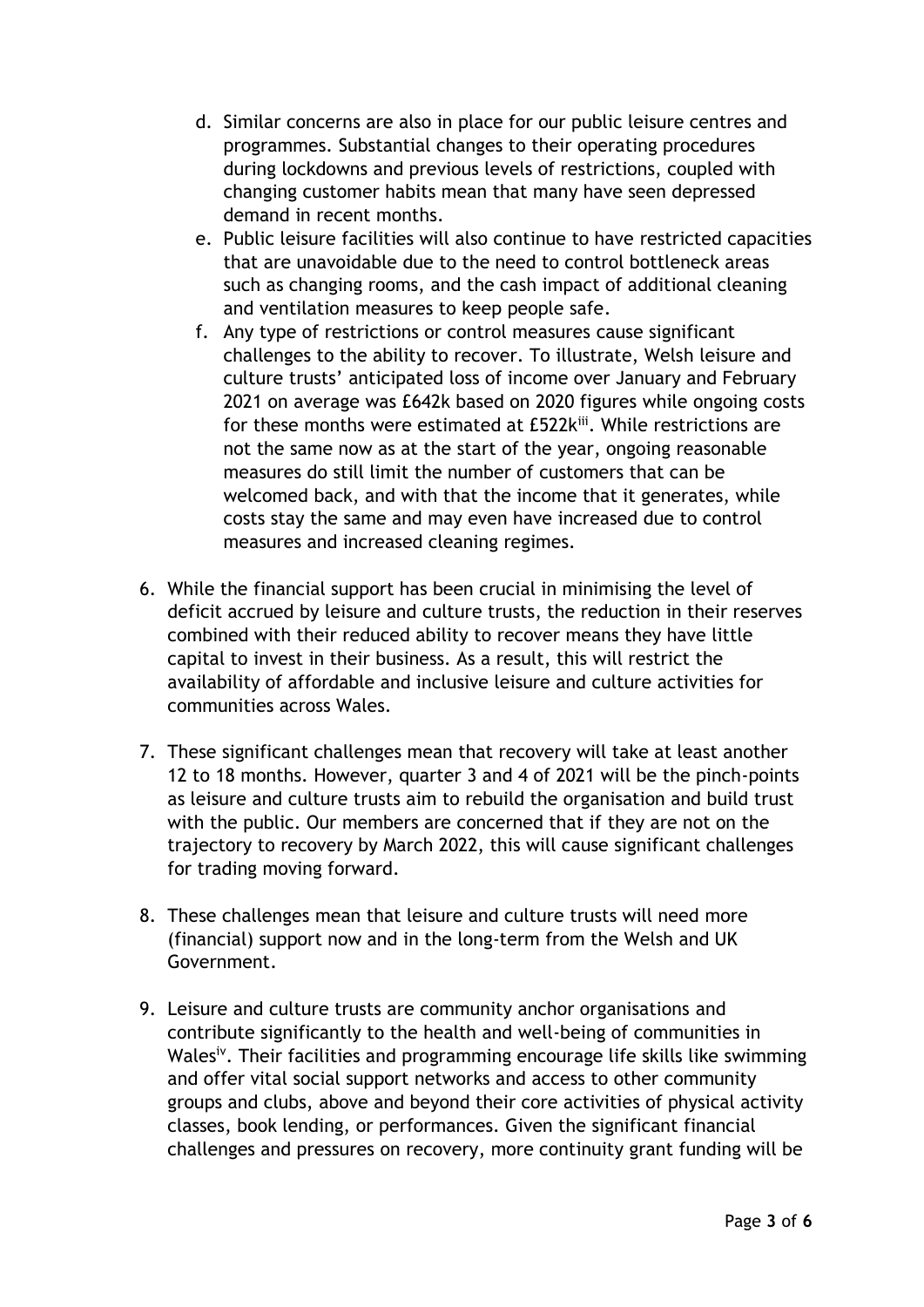needed through the relevant agencies (e.g., Sport Wales, Arts Council of Wales) to sustain these programmes.

- a. As there is currently little capital to invest in the business, there is a risk of stagnation which will lead to fewer community outreach programmes (on hold during the pandemic) and less investment in future-proofing our buildings (many leisure and culture buildings are old and will need investment to make them fit for the future, in line with the Welsh Government's environmental targets).
- 10.For the live performance and theatres sector in particular, we urgently need more clarity on control measures, and on the newly announced Live Events Insurance Scheme by the UK Government as it will need to underwrite event losses. Without this going live or a similar scheme, theatre and event operators do not have the confidence to plan programmes or host events. If events can be run and planned for successfully, then less support will be needed in the future.
	- a. While we understand that Welsh Government's desire to move away from restrictions to society and businesses, guidelines and control measures are still needed to avoid the current differences in approaches by operators. These need to be clearly communicated not only to businesses and local government for control, but also to the public to ensure there is a clarify of message, to manage expectations, and to build confidence.
- 11.There is also a role for Welsh Government to support with the recruitment challenge, raising awareness of career opportunities within public leisure and culture, and financially supporting training programmes.
	- a. Given that they operate in 50% of Welsh Local Authorities, culture and leisure trusts are significant employers in the Culture, Heritage and Sport sector in Wales, and will therefore need to be included in any scheme/programme that Welsh Government develops to promote employment in the public sector.
- 12.Finally, as Welsh leisure and culture trusts work in close collaboration with their Local Authority, and considering the significant support local government gives to leisure and culture trusts, it is imperative that they are properly financed. Welsh Government will need to properly finance, resource and encourage local government so that they are able to invest in public leisure and culture to survive and thrive locally, through partnerships with their local leisure and culture trusts.
	- a. The Hardship Fund for Local Authorities has been a lifeline for Welsh leisure and culture trusts, especially as Local Authorities face their own financial challenges. This Fund allowed Local Authorities to support their leisure and culture trusts partners and without it, recovery will be significantly harder. The Fund is currently due to end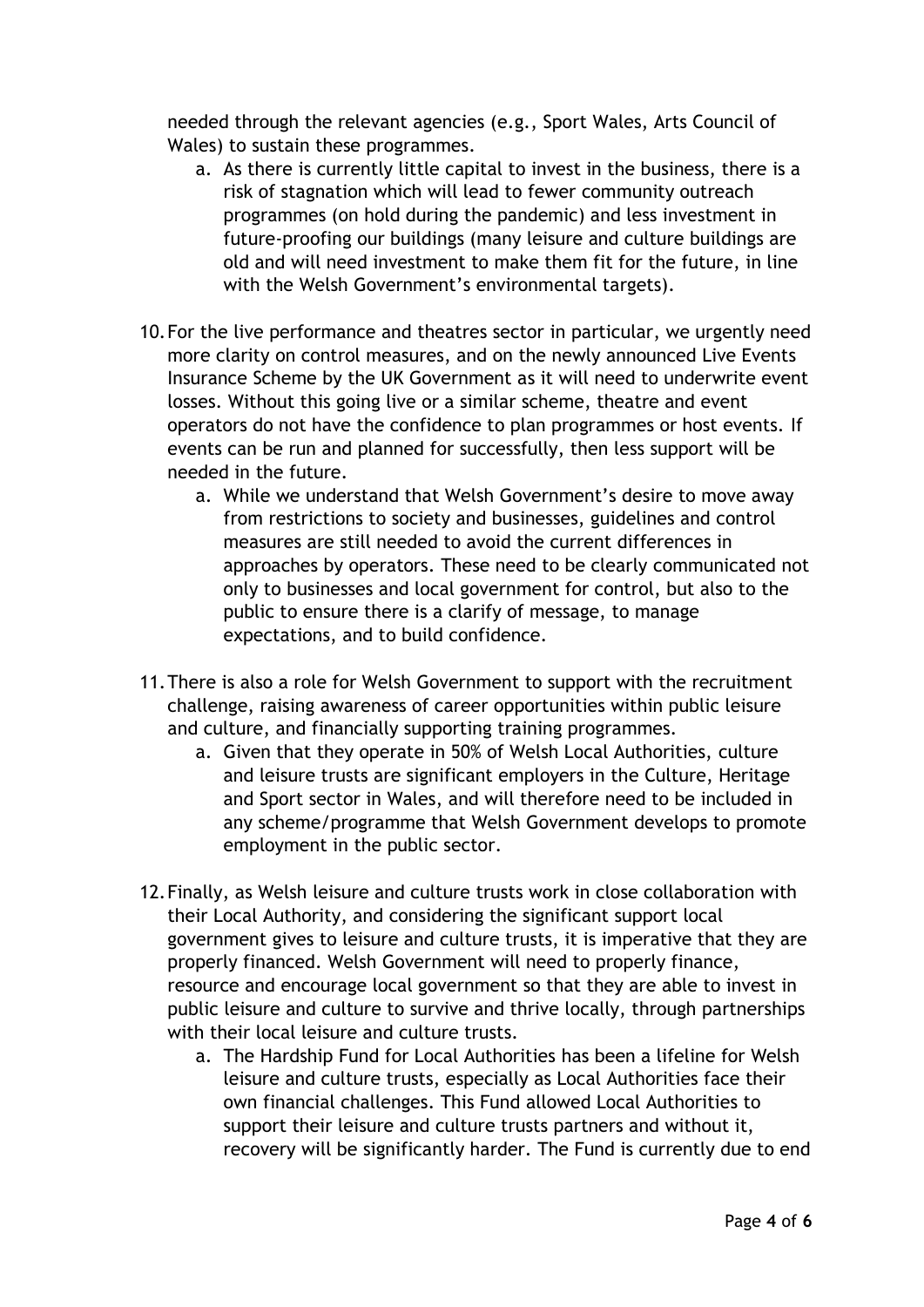in October 2021 but an extension of this Fund, given the ongoing challenges, will be crucial.

## **What issues should the committee prioritise in planning our work programme for the immediate and longer term?**

- 13.Trusts have become more aligned with the Welsh Government and have developed good relationships with civil servants through the pandemic.
- 14.During the pandemic, charitable trusts significantly contributed to the local Covid-19 response. They transformed a leisure centre into a field hospital, facilitated the launch of a new service in Newport to help Covid patients recover, encouraged creative activities to support mental health and wellbeing of the elderly, transformed leisure sites into mass Covid-19 testing centres, and, later on, transformed those same facilities into mass Covid-19 vaccination centres<sup>v</sup>.
- 15.It is crucial that we now build on this relationship and that the Committee as well as Welsh Government recognises the value of public leisure and culture being delivered by charitable trusts.
- 16.We have noticed that the public leisure and culture landscape in Wales is not well-understood by civil servants and within Government, especially the trust delivery model. We believe the Committee needs to have a good understanding of the landscape to support Welsh Government in their planning.
- 17.Not recognising leisure and culture trusts is a missed opportunity for Welsh Government to deliver on their key priorities as social value and community benefit are at the forefront in the delivery of public leisure and culture services by charitable trusts. There is a need to recognise the distinct delivery models of charities and social enterprises and the inherent social value that these organisations provide in delivering services, as distinct to other delivery models.
	- a. According to data from 4Global through DataHub, the entire leisure sector contributed over £181 million in social value to the Welsh economy in 2019; with members of Community Leisure UK (i.e. leisure trusts) contributing £99,854,241. This social value is measured through savings to the NHS as well as reduced crime levels and improved mental and physical health of communities. Leisure trusts also manage the National Exercise Referral Scheme on behalf of their Council partners.
	- b. Trusts are a key partner for local government and contribute significantly to Local Authorities' statutory duties under the Wellbeing of Future Generations Act. The application of the Act warrants the inclusion of charitable trusts, not least because of the recognition it gives to arts, culture, sport and leisure as the wider